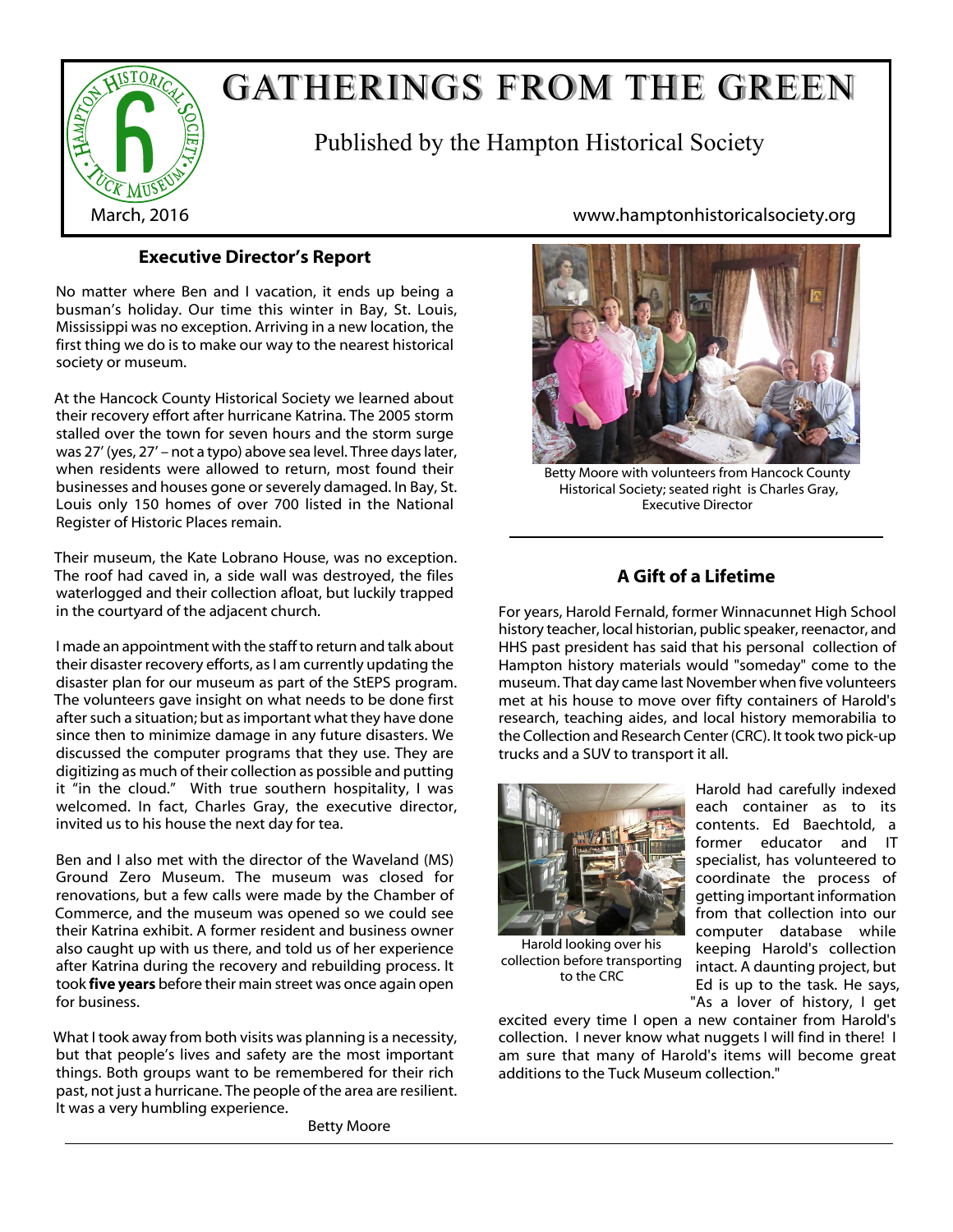### **Gifts to the Collection - 2015**

- **●** G.W. Barbour milk delivery day book 1906 photographic essay, *The Storm of '78* **Hampton Falls Historical Society**
- Book *Documentation of the Seven Small Cemeteries, Hampton, NH*, working papers associated with project **Connor McNamara** Eagle Scout Leadership Project Troop 177
- **●** Collection of glass plate negatives (Hampton and Hampton Beach) **Becky Brown**
- **●** Photographs Moulton House & Great Boars Head; Dance Carnival flyer, 1964 Hampton Union advertising rates, guest book Bowdoin Cottage, HB - **Karen Simas**
- Coloring book "Welcome to Hampton Beach" **Maureen Buckley** HB Village District Commissioner
- Woman's angora shrug **Ann Carnaby** Tracy Theatre Originals
- Scrapbook the construction of Kid's Kingdom **Judy Conway** (then Judy Ward co-organizer of project)
- **●** Deck of card from the USS Squalus **John Cafferty**
- **●** Books Going to School Series: *Civil War: The Union* and *Civil War: The Confederacy*; Christa McAuliffe commemorative coin; reproduction Civil War cartridge paper & bullet; photographs of fire at B St. & Brown Ave. - **Eleanor Becotte**
- **●** Books four volume series *History of Hampto*n Dow, Randall, Hunt; *Piscataqua Pioneers: Selected Biographies; Vital Records of Hampton,* 2 volumes; *History of Rye, NH; Vital Records of Kingston, NH; Vital Records of South Hampton, NH; Some of Newton, NH Vital Records; New Hampshire Families in 1790*; *General Abstracts of the Revolutionary War Pension Files* and research on the genealogy of the Benjamin Marston Family - **Ann Morton**
- **●** Books (3) owned by Edmund Toppan **Ron Bourgeault**
- **●** Tercentenary hatchet of Judge John Perkins **Lee Perkins**
- **●** Leather scroll case, pastel "Landing Road" by Roy King, 1949 *Buccaneer-* **Priscilla Thoen**
- **●** Reproductions of Bernice Palmer sketches **Margaret Dennett**
- Hampton Garden Club Photograph Albums (8) **Roseanne Tuholski** -HGC Historian
- Books *Landmarks in Ancient Dover; History of Hillsborough, NH Vol. II, Moultonborough to the 20th Century; Publications of the Sons and Daughters of the First Settlers of Newbury, MA; Newbury Massachusetts 1635-1776; Old Postcard Views of a Yankee City - Newburyport, Massachusetts; The History of Durham, NH; A History of the Town of New London, New Hampshire; Portsmouth; History of the White Mountains; Gundalow; The Complete Great Migration Newsletter Vol. 1-10, The Winthrop Fleet of 1630* - Mary Ertl (Lane Memorial Library)
- **●** National Standard fire extinguisher, Quick Aid Fire extinguisher **Thomas Tillman**
- **●** Research CD of HHS minutes 1925-2001, 1925-2015 list of HHS officers and volunteers, 1925 list of charter members **Cheryl Lassiter**
- **●** Framed Christa McAuliffe photos and Hampton related correspondence **Town of Hampton**
- **●** Photographs moving house from site of Fire Station #1  **Bean Insurance**
- **●** Barbara Toppan wedding dress (1939), wedding shoes, napkin from reception, wedding dress box, loan of family photographs for scanning - **Michael Toppan**
- **●** Music CD *Hypatia -***Robert McClung**
- **●** Music CD *Songs of the Season* **Anonymous**
- **●** HHS 90th Anniversary Senate Resolution **NH Senator Nancy Stiles**
- CD Research- Congregational Church Records HHS Digitization Project **Candice Stellmach and Rich Hureau** (records loaned by **First Congregational Church, Hampton**)
- **●** Historic newspaper front pages, military announcement Hitler's Death **Mark Coellner**
- **●** Booklets  *Salt Marshes of New Hampshire, The Old Maps of Rockingham County 1892* ; photographs of WWI for scanning, notebook -*House History of 16 Dearborn Ave*. - **Carol & Craig Orze**
- **●** CD "Historic Resources"(includes *New England Captives Carried to Canada between 1677-1760)* compiled by Candice Stellmach, booklet - *The Public Trust Doctrine and Environmental Stewardship in Coastal, NH;* Book *Lucy's Summer* **- Candice Stellmach**
- **●** Hampton postcards, ticket for Littlefield's party boat **Marilyn MacIntosh**
- **●** Hampton Fire Department patch 2015- **Rusty Bridle**
- **●** Hampton Beach souvenir ashtray **Ann Justin**
- **●** Growler Blue Lobster Brewing Company **Doug & Elizabeth Aykroyd**
- **●** Plate "Transportation Era of Hampton"; photo album Tuck Museum 90th celebration - **Karen Raynes**
- **●** Hampton Playhouse handbill "Barefoot In the Park," two postcards **New Castle Historical Society**
- **●** Photographs 1950 Hampton Beach fire **Patty Rice Grandmaison**
- **●** "Holman Collection" Hampton photos, commemorative plates; Blake/Holman correspondence, marriage license Philbrick/Locke, history of Adeline C. Marston, history of 24 Locke Rd., floorplan of car barn, Orace Moulton ephemera, Casino ephemera, booklet *Vacationland,* membership card HB Chamber of Commerce, programs, postcards, Hampton based calendars - **Lane Memorial Library**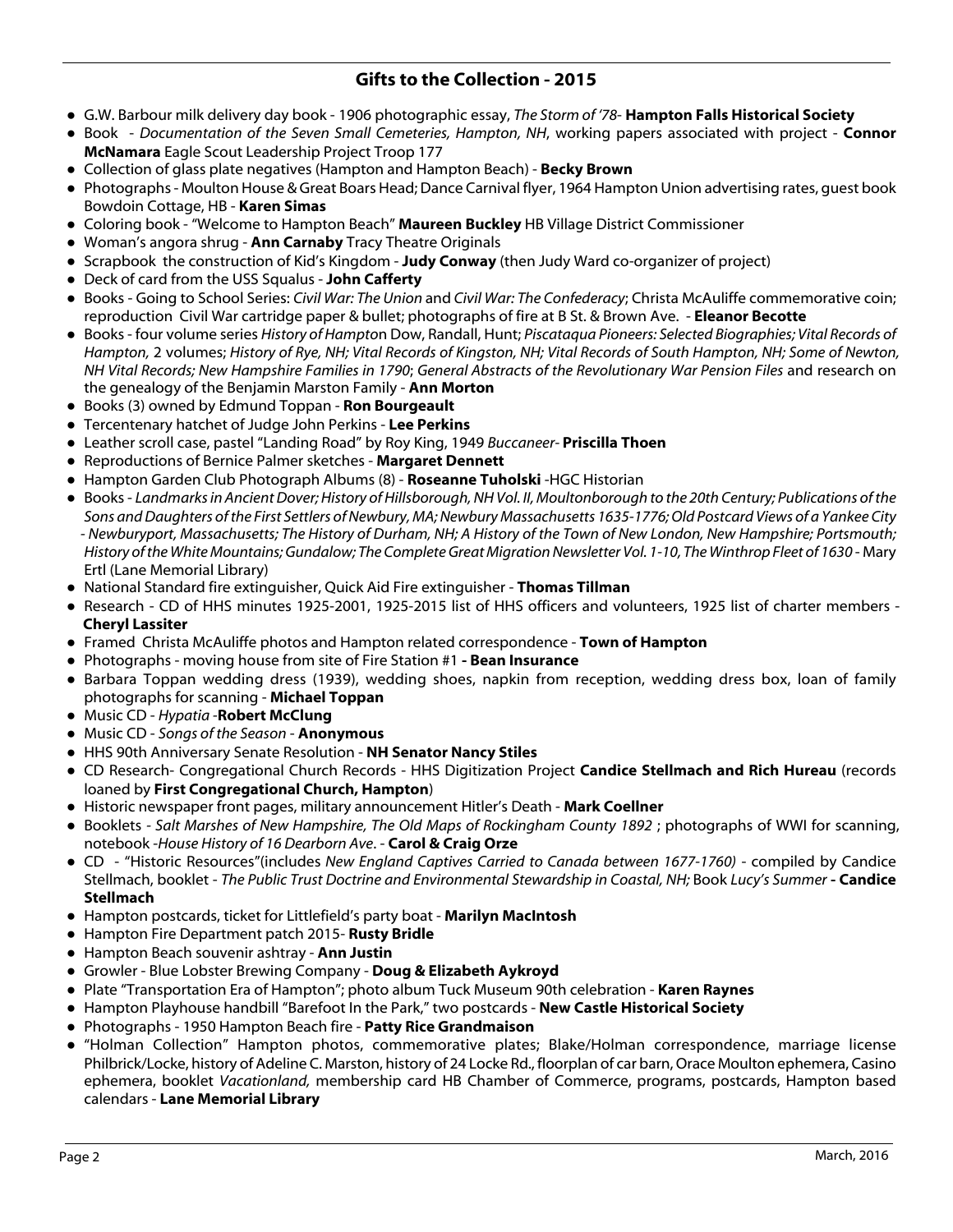- **●** Hampton Victory Garden Records, project director report on Hampton Beach Riots; Hampton School District Annual reports 1997-98, 1998-99, 2005-06, 2006-07, 2009-10; *1921 NH Coast Directory*; *1938-40 Exeter, Hampton and NH Coast Directory; The Descendants of John Emery Newbury, MA; Reverend John Tucke 1702*-1773; *Newington, NH Families in the Eighteenth Century; The History of Newbury, Newburyport and West Newbury; Sandwich, NH 1763-1990; Seven Generations of the Descendants of Aquila and Thomas Chase; Genealogy of the Descendants of John Clough* Vol. 1 & 2- **Lane Memorial Library**
- **●** Dory oar, wooden scoop **Susan Koster**
- **●** Book *Founders of Early American Families*  **Gilbert Marston True**
- **●** Woman's clothing embroidered dress, petticoat, pantaloons **Nan McDermott**
- **●** Harold Fernald Local History Collection 50 boxes research, class materials, public speaking notes, memorabilia **Harold Fernald**
- **●** Colt revolver belonging to police chief Harry Munsey **Ken Munsey**
- **●** *NH Provincial and State Papers* (40 Vol) **Portsmouth Athenaeum**
- **●** Eldridge Lindsey Collection, Glyn Eastman Collection, program *Dedication of the Hampton Beach State Park Facility 1989*; collected history Hampton Buccaneers 1948-2013 - **H. Alfred Casassa**
- **●** Photographs Odd Fellow building demolition **Douglass and Sally Hunter**
- **●** Souvenir china (8 pieces), local postcards, land agreement 1749; Hampton Beach pennant, Reuben Lamprey barn watercolor and business advertisement; Bendmere Lodge brochure, Ashworth Hotel brochure; photograph of the U.S. Lifesaving Station, North Beach - **Greg Thurlander**
- Oral History Transcripts Glyn Eastman, Partridge House, Horace (Bud) DesRochers, Irene Palmer, Fred Rice **Bill Keating** Oral History Coordinator
- **●** 2014 Hampton town and school reports; HB Village District 2015 Session handouts; books *The Devil of Great Island, Death by Petticoat;* professional books: *Basic Condition Reporting, Exhibit Makeovers, Small Museum Toolkit: Interpretation*; photographs Collection and Research center renovations and move - **TM Collection Committee**

#### **Donors to the Annual Appeal**

234 Lafayette Road Realty LLC Douglas and Elizabeth Aykroyd Susan P. Bachelder Philip & Diane Backstrom Leland Brennan & Sharon Rafferty Tom & Ginny Bridge Mrs. Virginia Bridle Steve Brigandi Frank & Mary Broderick Lorraine Parr Busch Alfred H. & Barbara Carlson Mr. & Mrs. Edward Caylor Suzanne Cloutier Marge Colt The Cushing/Conrad Family Mrs. Margaret D. Dennett Robert Dennett James J. Djerf Robert and Kathleen Dow Mr. & Mrs. William K. Dustin Eric & Alicia Fachon Mr. & Mrs. Stephen Falzone Ms. Ingrid V. Faust Carolyn Fluke John & Linda Gebhart Lynn R. Goodman Lloyd T. Graves John Hall

Mary Jo Haskell Joan P. Hazell Mr. & Mrs. Douglas E. Hunter, Jr. Mr. Richard Hureau Bruce Inglis Mr. & Mrs. Brad Jacobson Mr. & Mrs. Bill Keating Sally Bachelder Keil Mark & Linda Klausner Mary Alyce Knightly Leonard & Kathleen Kopala Ken Lobdell Mr. & Mrs. Bud Manley John K. Martin John & Ruth Mason Mr. & Mrs. Edward T. McDermott Frank & Rose McEachern Glenn & Patricia McKenzie Mr. Russell A. Merrill Mr. & Mrs. James E. Metcalf Mr. & Mrs. Richard P. Millette Mr. & Mrs. Loring K. Mills Mr. & Mrs. Byron Moe Mr. & Mrs. Ben Moore Thomas Mullins Chuck & Pat Navin B J "Doc" Noel Mr. & Mrs. Stacy R. Noyes

Patricia O'Keefe Mr. & Mrs. Joseph F.O'Shaughnessy Mr. & Mrs. Jeffrey B. Palmer Mrs. Irene Palmer Carol Palmer Mr. Allen G. Palmer The Stephen Post Family Jean Power Mrs. Cliff Pratt Karen Raynes Mr. Frederick C. Rice Tom & Linda Rickenbach Chet & Diane Riley Geraldine Ross Mr. & Mrs. Jeremy J. Sawyer Rosemarie Schwartz Mr. & Mrs. Dann B. Shaw Mr. Glendon E. Simmons Lucinda T. Spaney Mr. & Mrs. Richard A. Taylor Priscilla Ann Thoen John & Carolyn Tomlinson Mr. Roger Towle George E. Wall Mr. & Mrs. Kenneth Wanzer Art & Mickey Wardle Mr. Frederick Welch Martha C. Williams